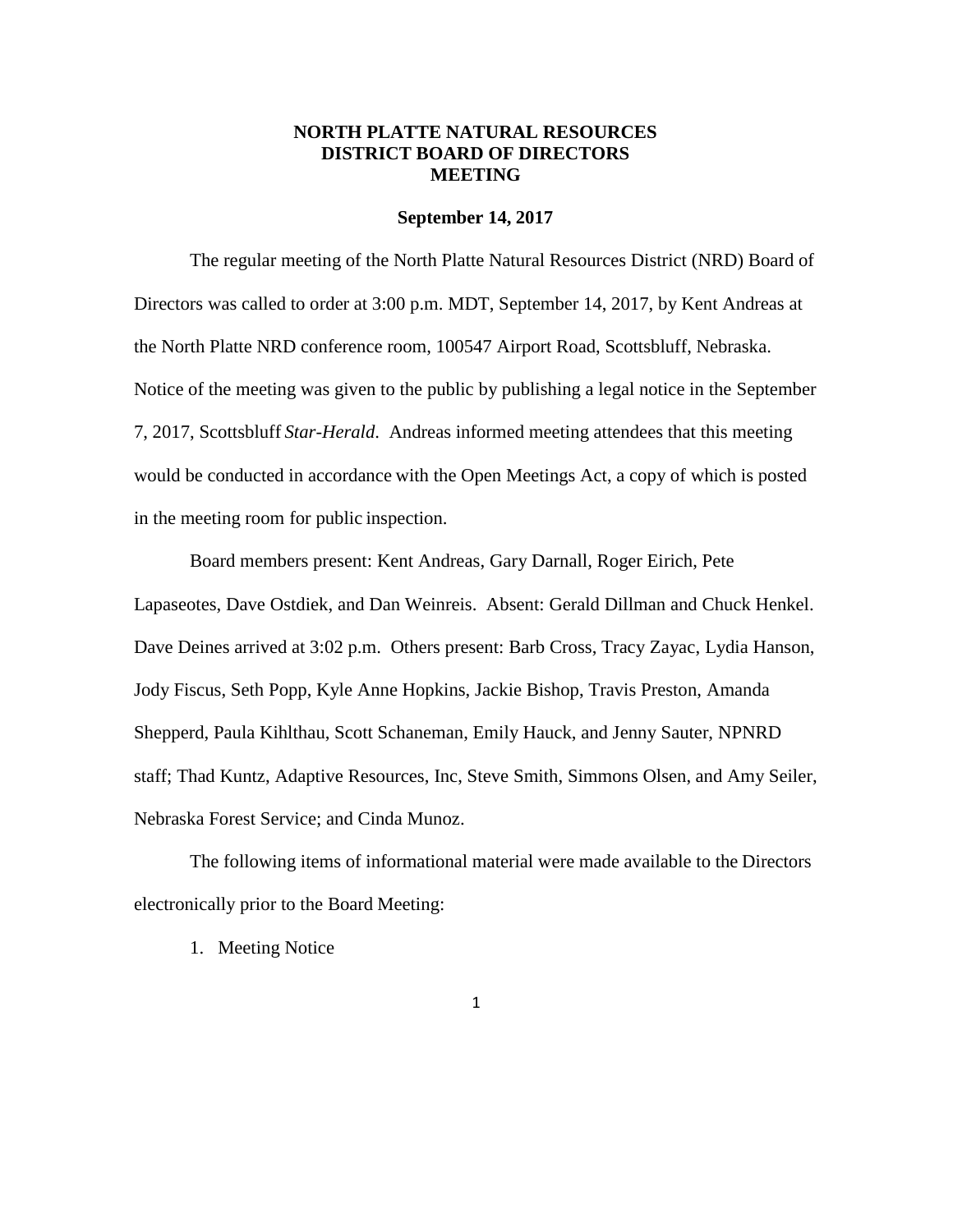- 2. Agenda
- 3. Minutes, North Platte Natural Resources District Board of Directors Meeting, August 10, 2017.
- 4. Treasurer's Report
- 5. Minutes, North Platte Natural Resources District Budget and Personnel Committee, August 31, 2017.

The following items were provided to the Directors at the Board Meeting:

- 1. Agenda
- 2. Minutes, North Platte Natural Resources District Board of Directors Meeting, August 10, 2017.
- 3. Treasurer's Report
- 4. Manager's Report
- 5. Minutes, North Platte Natural Resources District Budget and Personnel Committee, August 31, 2017.
- 6. North Platte Natural Resources District Budget FY-2018.
- 7. DRAFT Deed of Conservation Easement between Wetlands America Trust, Inc., and the North Platte Natural Resources District.
- 8. Map and Legal Descriptions of the Tracts involved in the Ducks Unlimited-Beam Easement.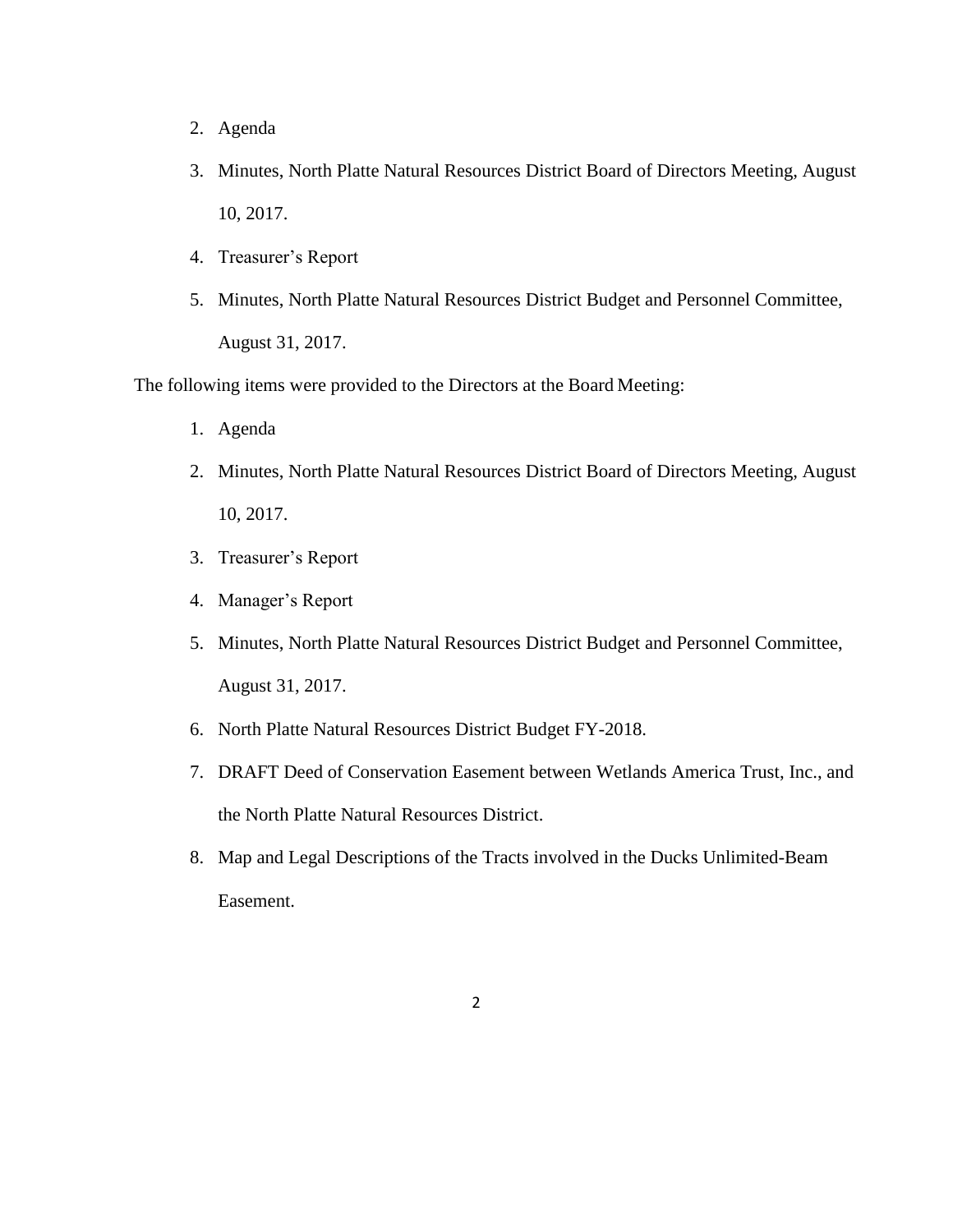9. Beam East Conservation Easement, Garden County, Nebraska, Baseline Documentation Report NE-223-1, dated December 5, 2016, and prepared by Erica Gnuse, Biologist, Ducks Unlimited, Inc.

# **3. Approval of Minutes of Previous Meeting**

The Board reviewed the minutes of the August 10, 2017, regular Board meeting.

Moved by Eirich, seconded by Darnall, to approve the minutes of the August 10, 2017,

#### regular Board meeting. Motion passed.

Ayes: Andreas, Eirich, Lapaseotes, Ostdiek, Weinreis

Nay: None

Abstain: None

Absent: Deines, Dillman, Henkel

## **4. Treasurer's Report and Accounts Payable**

Dave Ostdiek reviewed the Treasurer's report with the Board. Moved by Weinreis,

seconded by Eirich, to accept the Treasurer's report and pay the bills as listed. Motion

passed.

Ayes: Andreas, Darnall, Deines, Eirich, Lapaseotes, Ostdiek, Weinreis

Nay: None

Abstain: None

Absent: Dillman, Henkel

#### **5. Comments from the Public**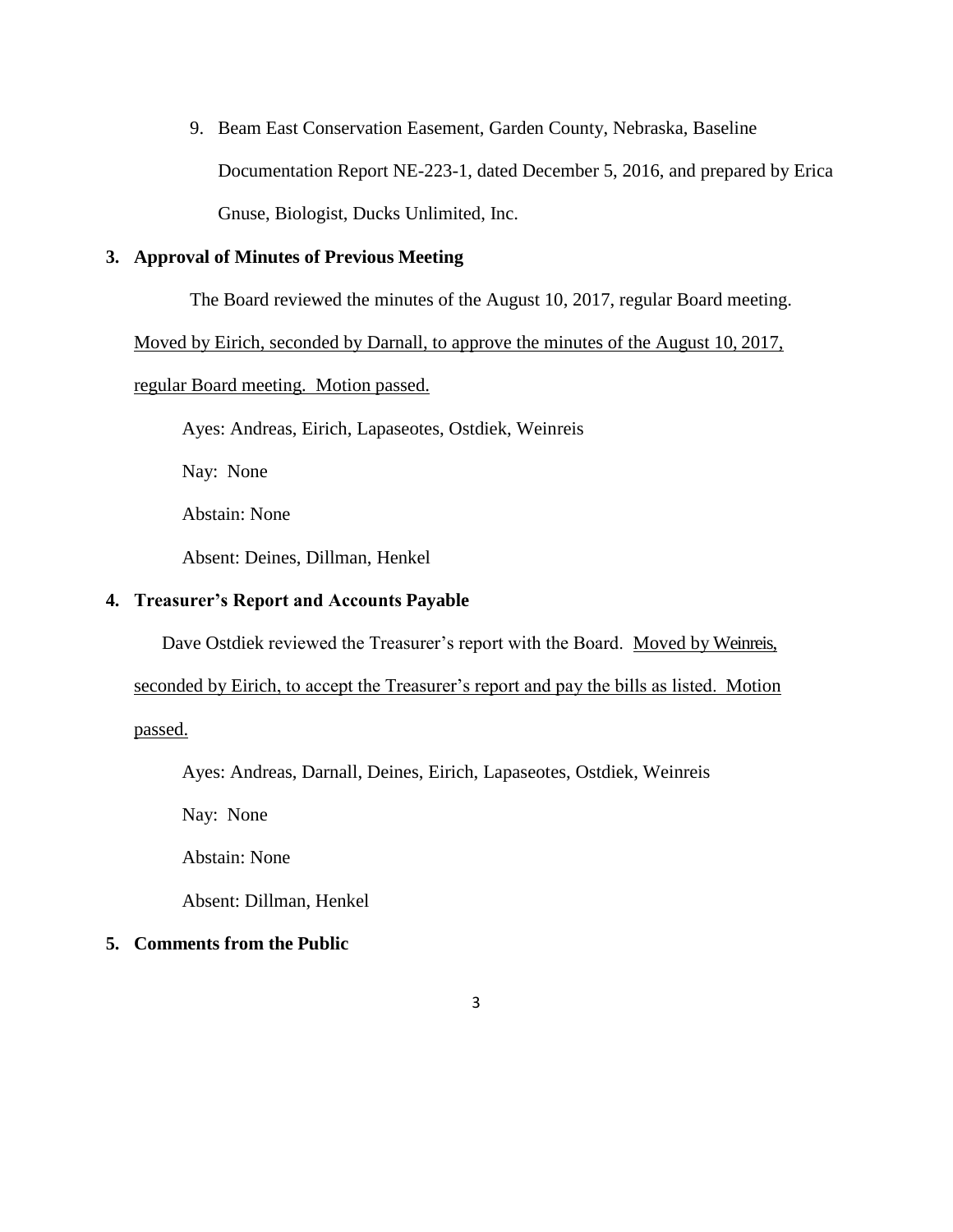Amy Seiler with the Nebraska Forest Service noted that 274 trees are currently being housed at the District office. Todd Filipi is helping the NFS distribute 10 free trees to communities in the District; this represents about \$1,000 of free trees that are available to area communities that want them.

#### **6. Manager's Report**

Cross reported that the FY18 budget process concludes with the hearing today. This budget features reductions in overall spending of around \$700,000 and in the property tax asking and mill levy. It represents an attempt to scale back spending in the face of expected levy-authority and valuation reductions.

District staff have completed anti-harassment training, and similar training will be scheduled for the Board in the coming months.

The Harrisburg Water System has sustained damage from multiple lightning strikes this season. Repairs have been ongoing, and insurance payments have been received for the first two (of three) incidents.

The District now hosts two Americorps volunteers; we are the first NRD to have these. Jenny Sauter is working with Barb Cross on the greenhouse project, and Emily Hauck is working on outreach with Dave Wolf and Amanda Shepperd.

Construction plans for Yensen Drain repairs have been completed and are out to Paul Reed to obtain a cost estimate for the work. We hope to begin work in the fall. District staff will perform some of the minor work on the project.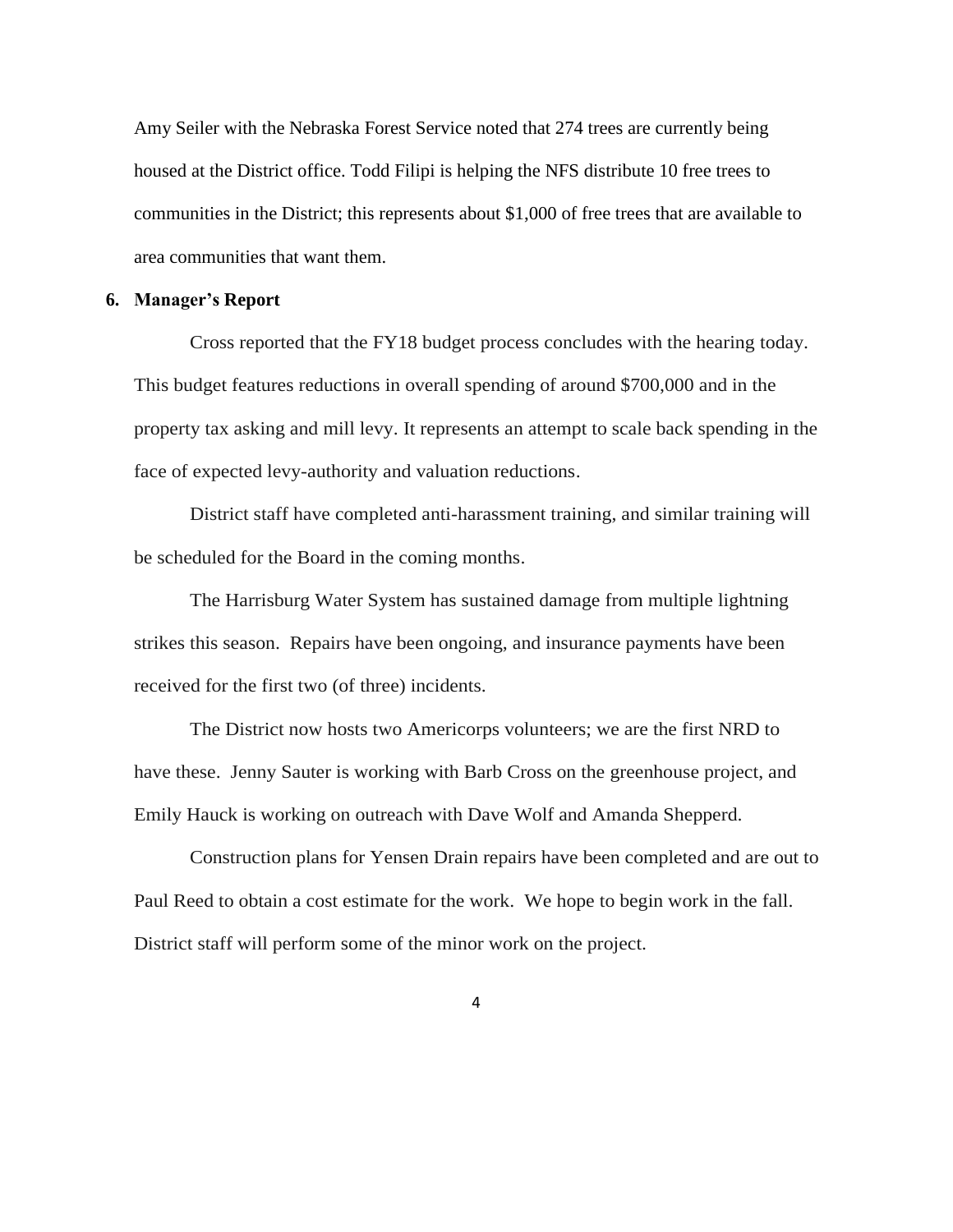The District will be submitting testimony regarding LR210 to the Appropriations Committee. We are increasing our outreach for the Water Sustainability Fund grant in order to get the remaining acres signed up. The greenhouse project has \$52,000 in donations as of today, and the District has also submitted a \$31,000 grant to NET for the project.

#### **7. Report from Budget & Personnel Committee**

Dave Ostdiek reported the committee met on August 31, 2017, for a last look at the budget. The committee considered recommendations by the staff on the opportunity to take advantage of Water Resources Cash Fund dollars, administered through the Platte Basin Coalition, in the coming fiscal year. These dollars require a 40% match from the NRD. The committee considered three options: (1) going for the full amount of money that could be available, over \$2 million dollars, which would go toward a "wish list" of water management projects; (2) requesting no money at all; or (3) request 60% reimbursement of existing groundwater, surface water, and commingled leases (past and FY18 payments) which are already built into the FY18 budget. The committee chose the third option, based on staff recommendations.

## **8. Public Hearing on Proposed FY18 Budget**

The public hearing on the proposed North Platte NRD FY18 budget was opened at 3:18 p.m., MDT, by Hearing Officer Dave Ostdiek. Notice of this hearing was published in the Scottsbluff Star-Herald on Thursday, September 7, 2017. Cross reviewed the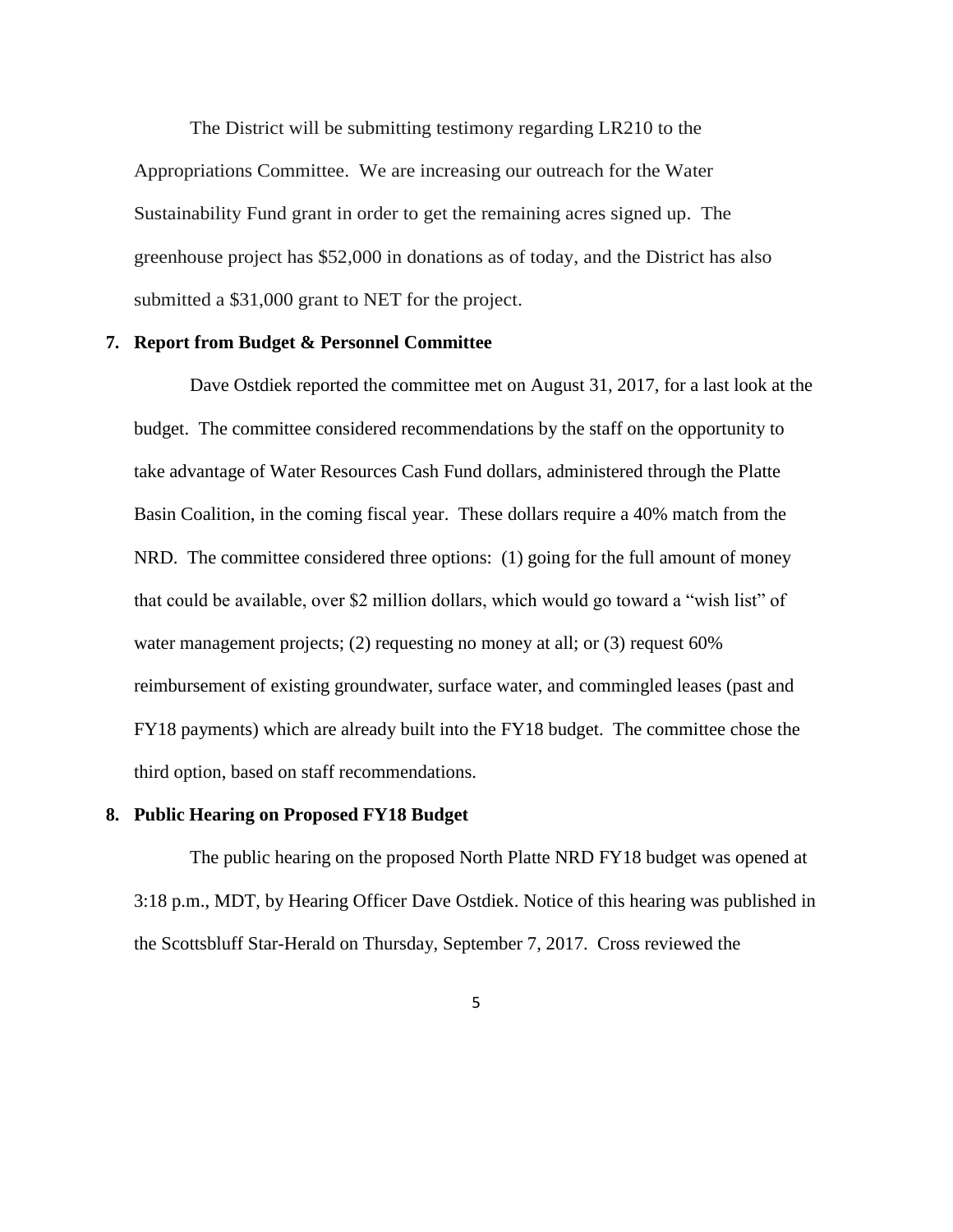reductions in the proposed budget, compared to FY17, along with the total proposed property tax asking and mill levy. No one offered testimony on the proposed FY18 budget. The hearing was closed at 3:23 p.m., MDT.

# **9. Public Hearing on Setting Final Tax Request**

The public hearing on the proposed North Platte NRD tax request for the FY18 budget was opened at 3:24 p.m., MDT, by Hearing Officer Dave Ostdiek. Notice of this hearing was published in the Scottsbluff Star-Herald on Thursday, September 7, 2017. No one offered testimony. The hearing was closed at 3:25 p.m., MDT.

## **10. Adoption of Proposed FY18 Budget**

Moved by Eirich, seconded by Lapaseotes, to approve the FY18 budget as

#### proposed. Motion passed.

Ayes: Andreas, Darnall, Deines, Eirich, Lapaseotes, Ostdiek, Weinreis

Nay: None

Abstain: None

Absent: Dillman, Henkel

#### **11. Adoption of Final Tax Request**

Moved by Ostdiek, seconded by Eirich, to set the North Platte NRD property tax

request at \$3,065,390.01 for FY18. Motion passed.

Ayes: Andreas, Darnall, Deines, Eirich, Lapaseotes, Ostdiek, Weinreis

Nay: None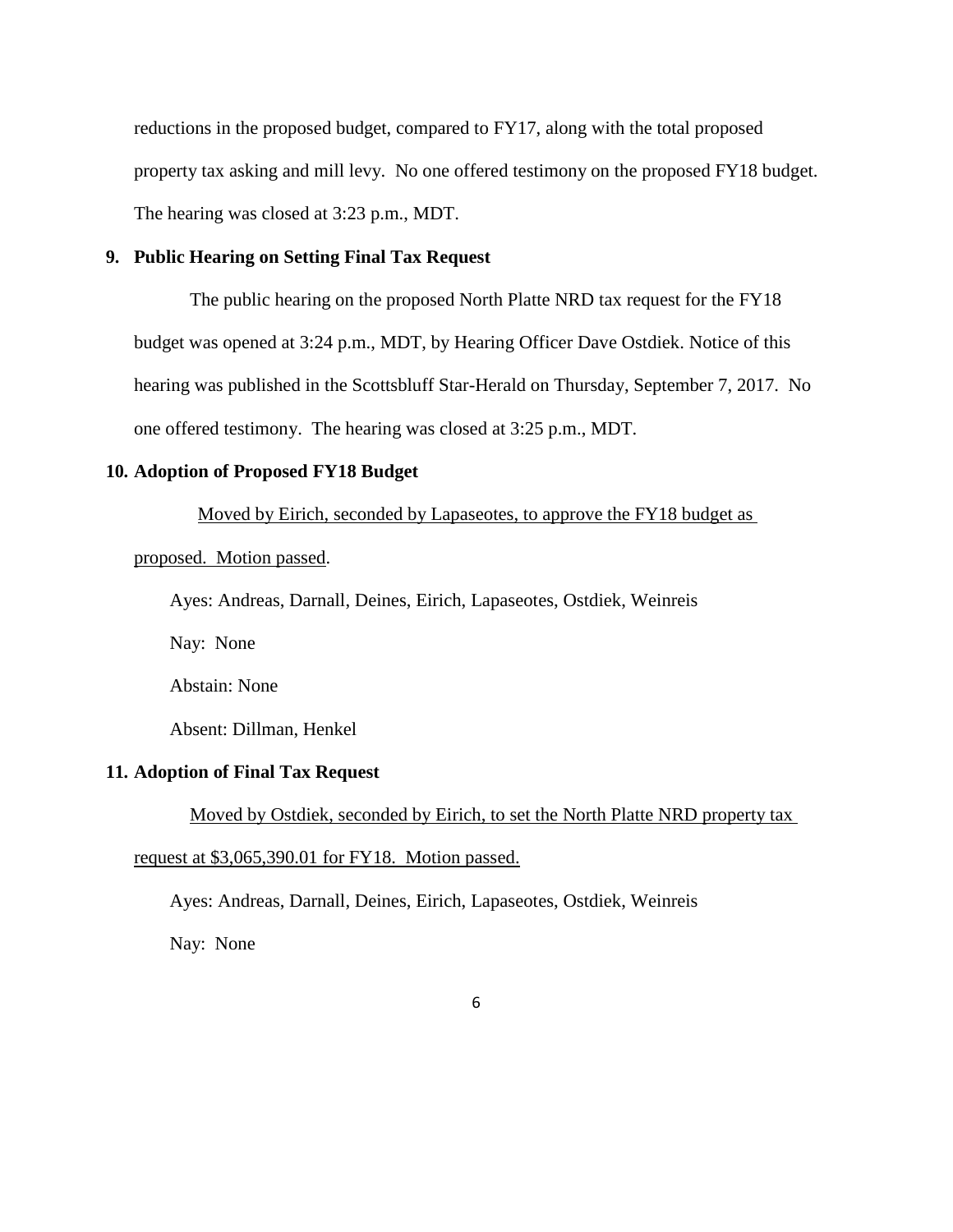Abstain: None

Absent: Dillman, Henkel

# **12. Consideration of Adding Barbara Cross and Chuck Henkel to Bank Accounts and Securities for Signature Authority**

Previous motions, at past meetings, on adding Barb and Chuck as signatories were too specifically worded. The motion for consideration today is a general authorization to include Barb and Chuck on all financial instruments.

Moved by Darnall, seconded by Weinreis, to add Barb Cross and Chuck Henkel as signatories to all NRD bank accounts and securities. Motion passed.

Ayes: Andreas, Darnall, Deines, Eirich, Lapaseotes, Ostdiek, Weinreis

Nay: None

Abstain: None

Absent: Dillman, Henkel

#### **13. Consideration of Ducks Unlimited Easement Proposal**

The conservation easement proposed for consideration is for a property south of Oshkosh on the North Platte River. Staff have concerns over the demands on staff time that maintaining and monitoring the property would require, as well as the investment of dollars that DU and the City of Oshkosh are asking from the NRD, in order to develop the property as a public space as Oshkosh desires. Staff recommends denying the DU request and not taking on the conservation easement.